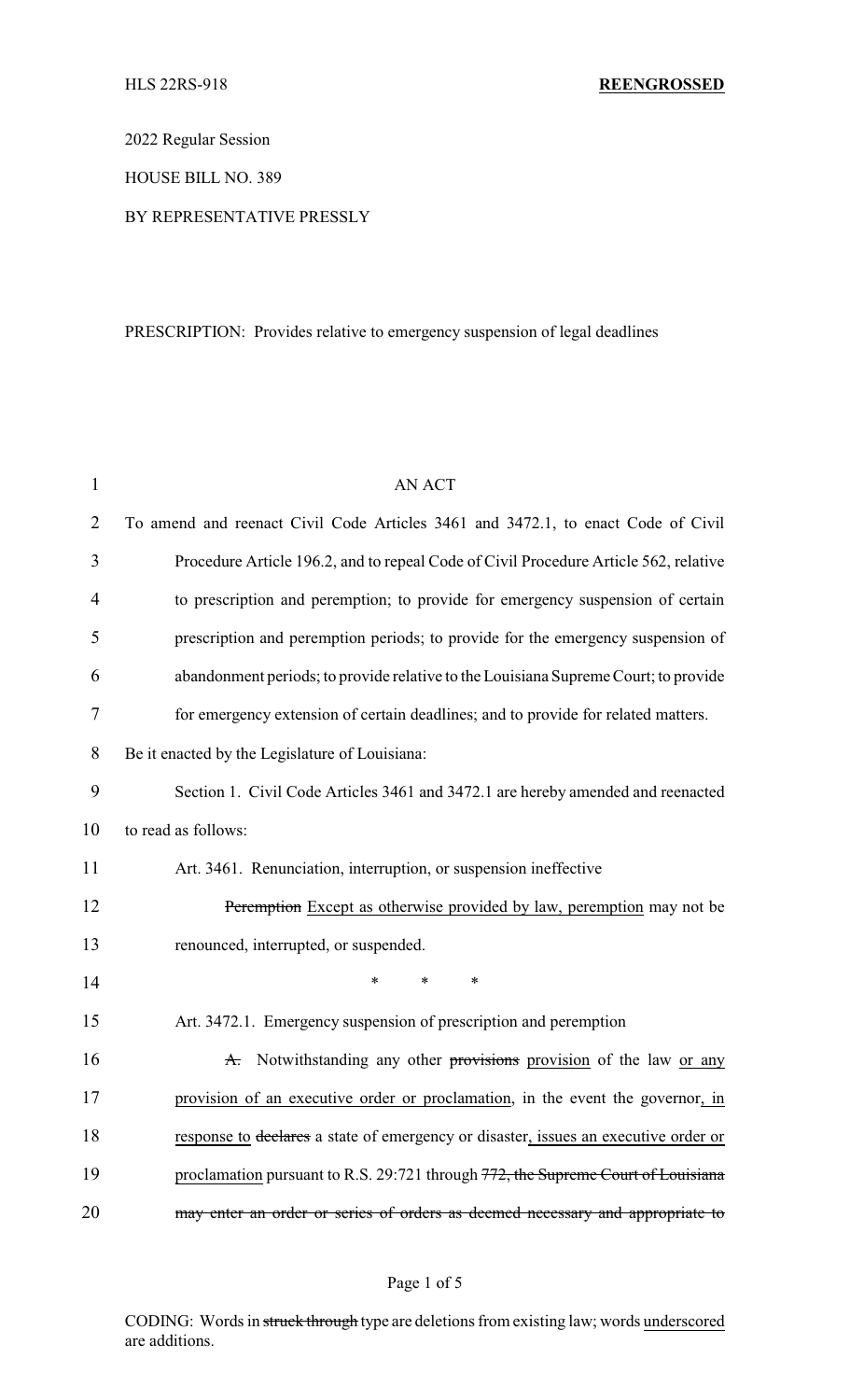| $\mathbf{1}$   | suspend all prescriptive and peremptive periods for a period of time not to exceed      |
|----------------|-----------------------------------------------------------------------------------------|
| $\overline{2}$ | ninety days. Thereafter, should the need for continuing suspension be necessary to      |
| 3              | preserve access to the courts, the governor may issue executive orders as deemed        |
| 4              | appropriate. The period of suspension authorized by the provisions of this Article      |
| 5              | shall terminate upon the earlier of an order of the Supreme Court of Louisiana or       |
| 6              | upon termination of the declared state of disaster or emergency. Nothing in this        |
| 7              | Article limits the authority of the governor or the legislature to act in accordance    |
| 8              | with its authority 775 that purports to suspend or extend liberative prescriptive or    |
| 9              | peremptive periods in all or part of the state, the executive order or proclamation     |
| 10             | shall have the effect of suspending only those liberative prescriptive or peremptive    |
| 11             | periods that would have otherwise accrued during the period of time specified in the    |
| 12             | order or proclamation or, if no period of time is specified, during the duration of the |
| 13             | effectiveness of the executive order or proclamation. Upon the termination of the       |
| 14             | period of suspension, liberative prescription or peremption commences to run again      |
| 15             | and accrues upon the earlier of thirty days after the expiration of the period of       |
| 16             | suspension or in accordance with the period of time as calculated pursuant to Article   |
| 17             | 3472.                                                                                   |
| 18             | B. The right to file any pleading subject to the suspension as provided by              |
| 19             | Paragraph A of this Article shall terminate sixty days after the termination of the     |
| 20             | suspension as provided by Paragraph A of this Article.                                  |
| 21             | Section 2. Code of Civil Procedure Article 196.2 is hereby enacted to read as           |
| 22             | follows:                                                                                |
| 23             | Art. 196.2. Power of Supreme Court to extend deadlines during emergencies               |
| 24             | In the event that the governor declares a state of emergency or disaster                |
| 25             | pursuant to R.S. 29:721 through 775, the Supreme Court of Louisiana, rather than        |
| 26             | the governor, may issue orders suspending or extending deadlines applicable to legal    |
| 27             | proceedings in courts, including periods of time applicable for abandonment of          |
| 28             | actions, in all or part of the state of Louisiana. A court order suspending or          |
| 29             | extending deadlines applicable to legal proceedings in courts shall have the effect of  |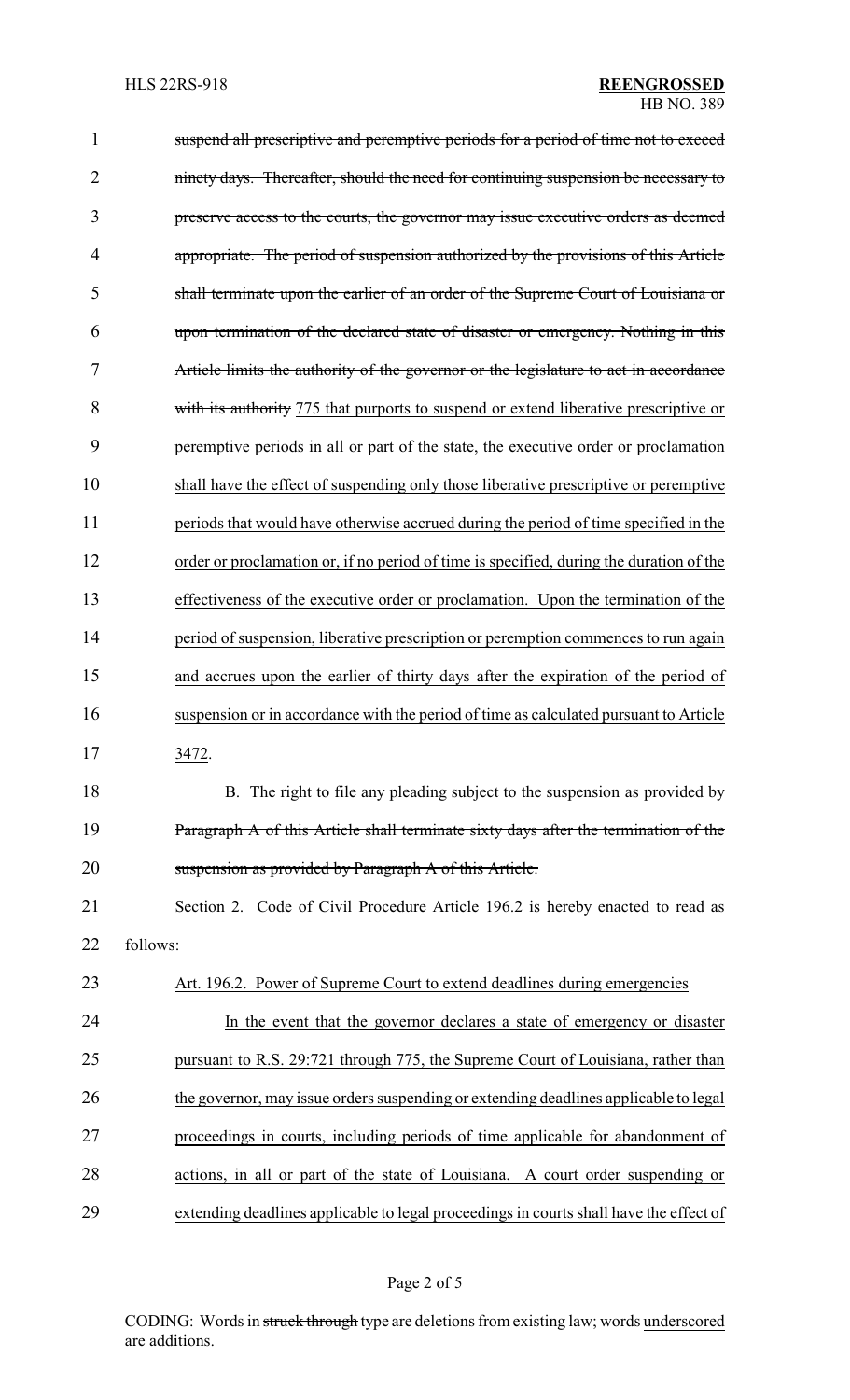| $\mathbf{1}$   | extending only those deadlines that would have otherwise accrued during the period    |
|----------------|---------------------------------------------------------------------------------------|
| 2              | of time specified in the order. After the period of suspension or extension has       |
| 3              | expired, a party shall have an amount of time as specified in the court order to file |
| $\overline{4}$ | any pleading affected by the suspension or extension. If no amount of time is         |
| 5              | specified, a party shall have thirty days after the period of suspension or extension |
| 6              | has expired.                                                                          |
| 7              | Section 3. Code of Civil Procedure Article 562 is hereby repealed in its entirety.    |

## DIGEST

The digest printed below was prepared by House Legislative Services. It constitutes no part of the legislative instrument. The keyword, one-liner, abstract, and digest do not constitute part of the law or proof or indicia of legislative intent. [R.S. 1:13(B) and 24:177(E)]

| HB 389 Reengrossed | 2022 Regular Session |         |
|--------------------|----------------------|---------|
|                    |                      | Pressly |
|                    |                      |         |

**Abstract:** Provides relative to periods of prescription, peremption, and abandonment during declared emergencies or disasters.

Present law (C.C. Art. 3447) provides that liberative prescription is a mode of barring actions as a result of inaction for a period of time.

Present law (C.C. Art. 3458) provides that peremption is a period of time fixed by law for the existence of a right. Present law provides that unless timely exercised, the right is extinguished upon the expiration of the peremptive period.

Present law (C.C. Art. 3467) provides that prescription runs against all persons unless legislation establishes an exception.

Present law (C.C. Art. 3461) provides that peremption may not be renounced, interrupted, or suspended.

Proposed law changes present law and adds that the law may provide exceptions to present law.

Present law (C.C. Art. 3472.1) provides for the emergency suspension of prescription and peremption in the event that the governor declares a state of emergency or disaster pursuant to present law (R.S. 29:721-772; La. Homeland Security and Emergency Assistance and Disaster Act, National Guard Mutual Assistance Counter-Drug Activities Compact, and La. Health Emergency Powers Act).

Present law provides that if the governor declares a state of emergency or disaster, the La. Supreme Court may suspend all prescriptive and peremptive periods for up to 90 days.

Present law provides for continuing suspensions.

Present law provides that the suspension period will terminate upon the earlier of a supreme court order or termination of the declared state of emergency or disaster. Present law provides that the right to file any pleading subject to the suspension as provided in present law shall terminate 60 days after the suspension terminates.

### Page 3 of 5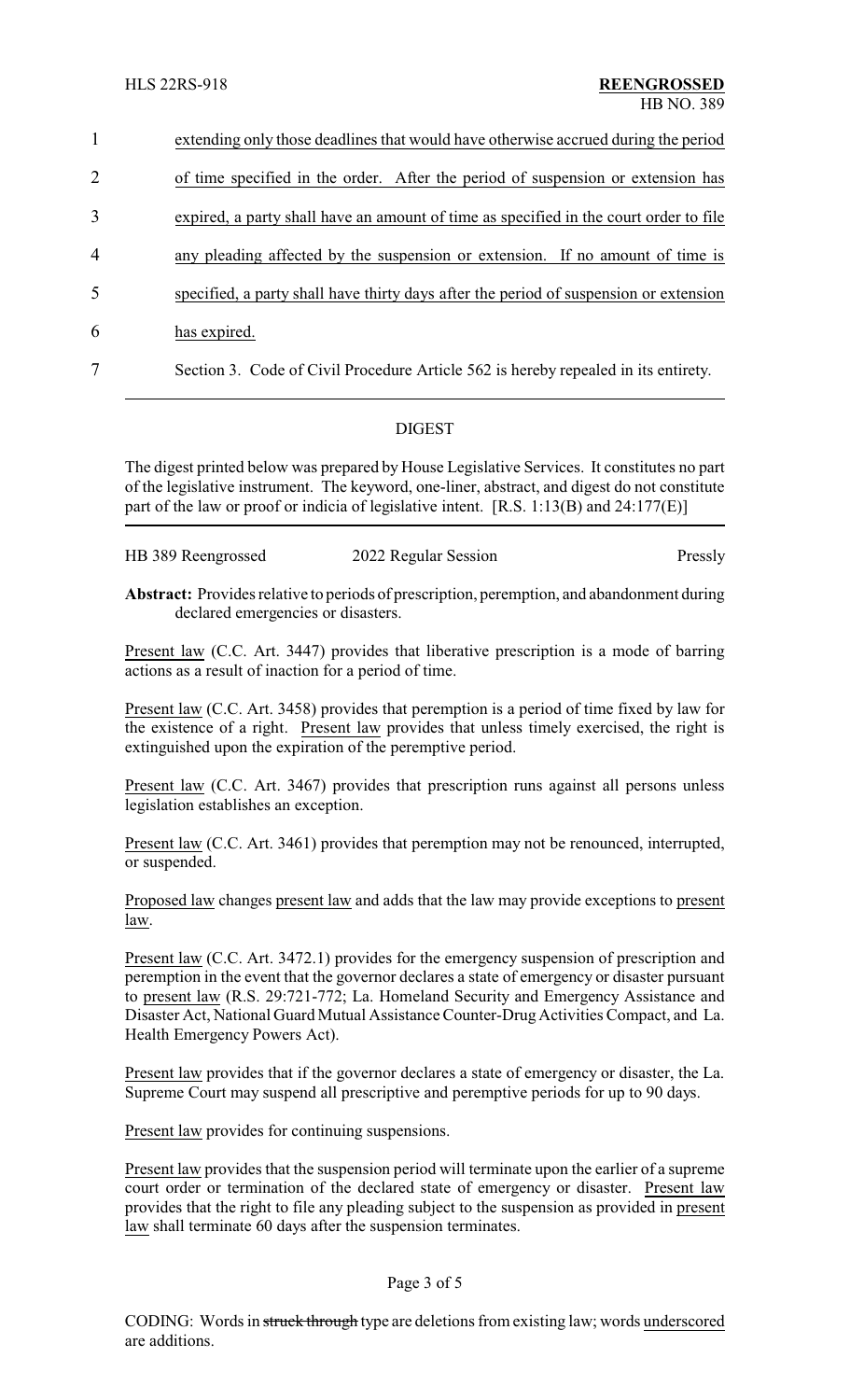Proposed law changes present law and provides that if the governor declares a state of emergency or disaster and issues an order that suspends or extends the liberative prescriptive and peremption periods, the executive order or proclamation shall have the effect of suspending only those liberative prescriptive or peremptive periods that would have otherwise accrued during the time specified in the order or duration of the order's effectiveness.

Proposed law provides that when the suspension period terminates, liberative prescription or peremption commences to run again and accrues upon the earlier of 30 days after the expiration of the period of suspension or in accordance with time as calculated in present law (C.C. Art. 3472).

Present law (C.C. Art. 3472) provides that a period of suspension is not counted toward the accrual of prescription. Present law provides that prescription commences to run again upon the termination of the period of suspension.

Proposed law (C.C.P. Art. 196.2) provides that when the governor declares a state of emergency or disaster pursuant to present law (R.S. 29:721-775), the supreme court, rather than the governor, may suspend or extend deadlines applicable to legal proceedings in court, including abandonment of actions.

Present law (C.C.P. Art. 561) provides that an action is abandoned when the parties fail to take any step in its prosecution or defense in the trial court for three years. An appeal is abandoned when parties fail to take any step in its prosecution or disposition or disposition for the period provided in the rules of the appellate court.

Proposed law (C.C.P. Art. 196.2) provides that the suspension or extension of deadlines applicable to legal proceedings shall only extend deadlines applicable to legal proceedings that would have otherwise accrued during the period of time in the order. After the suspension or extension period has expired, a party shall have an amount of time as specified in the court order to file any pleading affected by the suspension or extension. Proposed law provides that if no amount of time is specified, the parties shall have 30 days after the period has expired.

Present law (C.C.P. Art. 562) provides that when the governor declares a state of emergency or disaster pursuant to present law (R.S. 29:721-775) the supreme court may suspend the period of abandonment for a period of time not to exceed 90 days. Present law provides for continuing suspensions.

Present law provides that the suspension period will terminate upon the earlier of a supreme court order or termination of the declared state of emergency or disaster. Present law provides that the right to file any pleading subject to the suspension as provided in present law shall terminate 60 days after the suspension terminates.

Proposed law repeals present law.

(Amends C.C. Arts. 3461 and 3472.1; Adds C.C.P. Art. 196.2; Repeals C.C.P. Art. 562)

Summary of Amendments Adopted by House

The Committee Amendments Proposed by House Committee on Civil Law and Procedure to the original bill:

1. Change that suspended liberative prescription or peremptive periods recommence to run again during the time specified in the order or proclamation or, if no specified time, from 10 days to 30 days after the executive order or proclamation was issued.